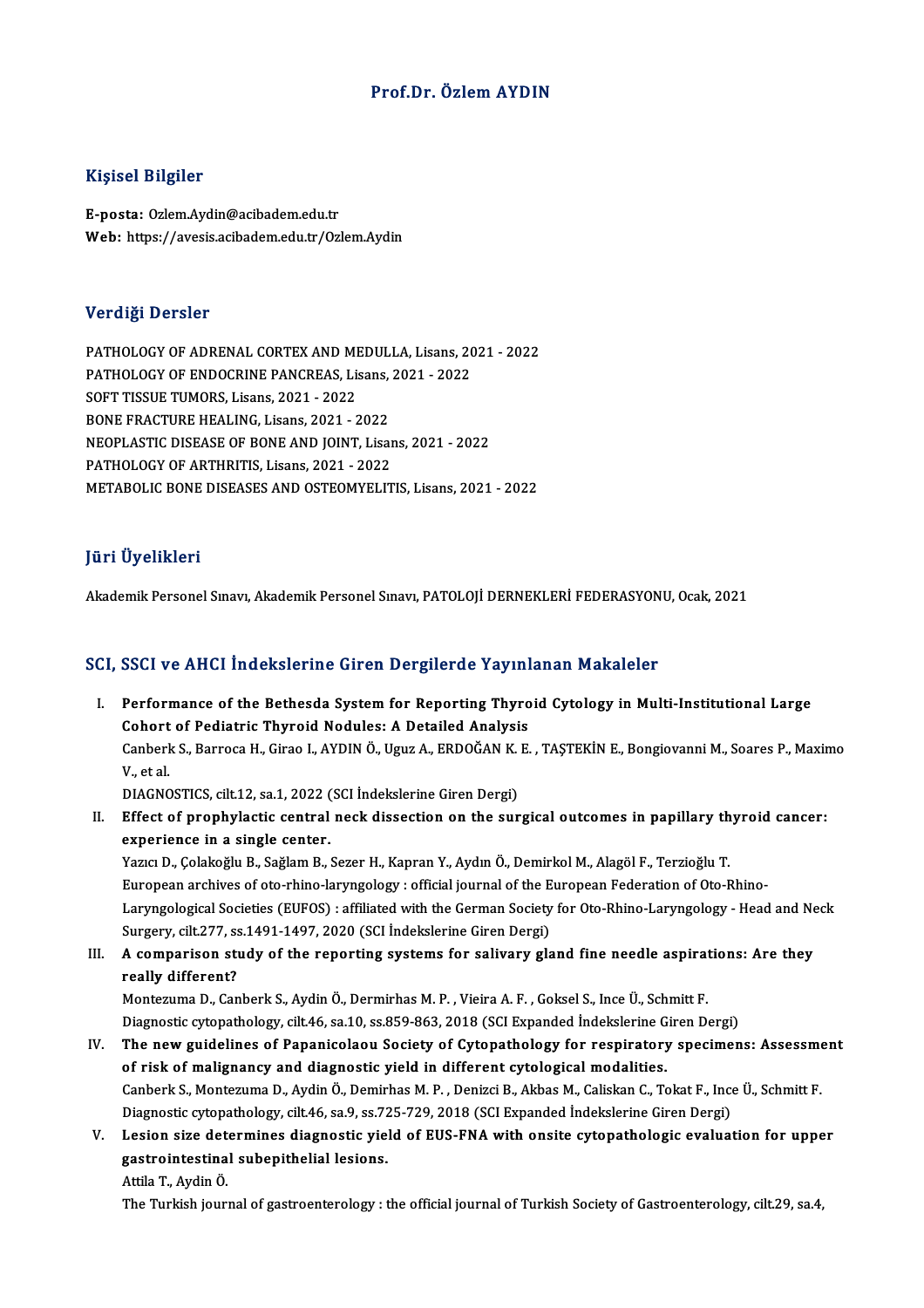ss.436-441, 2018 (SCI Expanded İndekslerine Giren Dergi)

VI. Malignancy risk for the categories of respiratory cytology based on the standardised terminology ss.436-441, 2018 (SCI Expanded İndekslerine Giren Dergi)<br>Malignancy risk for the categories of respiratory cytology based on the standardised terminolog<br>and nomenclature of the Papanicolaou Society of Cytopathology (PSC): Malignancy risk for the categories of res<br>and nomenclature of the Papanicolaou S<br>Acibadem University School of Medicine<br>Canhark S. Almalat L. Ardin Ö. Sabin D. Althes and nomenclature of the Papanicolaou Society of Cytopathology (PSC): A retrosped<br>Acibadem University School of Medicine<br>Canberk S., Akpolat I., Aydin Ö., Sahin D., Akbas M., Demirhas P. M. , Denizci B., Zeren H., Ince Ü.<br>V

Acibadem University School of Medicine<br>Canberk S., Akpolat I., Aydin Ö., Sahin D., Akbas M., Demirhas P. M. , Denizci B., Zeren H., Ince Ü.<br>VIRCHOWS ARCHIV, cilt.471, 2017 (SCI İndekslerine Giren Dergi)

Canberk S., Akpolat I., Aydin Ö., Sahin D., Akbas M., Demirhas P. M. , Denizci B., Zeren H., Ince Ü.<br>VIRCHOWS ARCHIV, cilt471, 2017 (SCI İndekslerine Giren Dergi)<br>VII. Comparative analysis of cervical cytology screening me VIRCHOWS ARCHIV, cilt.471, 2017 (SCI İndekslerine Giren Dergi)<br>Comparative analysis of cervical cytology screening methods and staining protocols for de<br>rate and accurate interpretation of ASC-H: Data from a high-volume la Comparative a<br>rate and accur<br>Ozlem A., Umit I.<br>Diamestis atten rate and accurate interpretation of ASC-H: Data from a high-volume laboratory in Tu<br>Ozlem A., Umit I.<br>Diagnostic cytopathology, cilt.43, sa.11, ss.863-9, 2015 (SCI Expanded İndekslerine Giren Dergi)<br>Infontile granular pere

## Ozlem A., Umit I.<br>Diagnostic cytopathology, cilt.43, sa.11, ss.863-9, 2015 (SCI Expanded İndekslerine Giren Dergi)<br>VIII. Infantile granular parakeratosis: cytologic examination of superficial scrapings as an aid to Diagnostic<br>Infantile g<br>diagnosis. I<mark>nfantile granular parakera</mark><br>diagnosis.<br>Akkaya A. D. , Oram Y., Aydin Ö.<br>Pediatris dermatelegy. silt 32–3 diagnosis.<br>Akkaya A. D. , Oram Y., Aydin Ö.<br>Pediatric dermatology, cilt.32, sa.3, ss.392-6, 2015 (SCI Expanded İndekslerine Giren Dergi)<br>Primany adrenal lymnhoma with secondary sentral nerveys system invelvement:

Akkaya A. D. , Oram Y., Aydin Ö.<br>Pediatric dermatology, cilt.32, sa.3, ss.392-6, 2015 (SCI Expanded İndekslerine Giren Dergi)<br>IX. Primary adrenal lymphoma with secondary central nervous system involvement: a case repor Pediatric dermatology, cilt.<br>Primary adrenal lympho<br>review of the literature. Primary adrenal lymphoma with secondary central nervous system involvement: a case re<sub>l</sub><br>review of the literature.<br>Aydin K., Okutur K., Bozkurt M., Aydin Ö., Namal E., Ozturk A., Pilanci K. N. , Kucukkaya R. D. , Demir O.

review of the literature.<br>Aydin K., Okutur K., Bozkurt M., Aydin Ö., Namal E., Ozturk A., Pilanci K. N. , Kucukkaya R. D. , Demir O. G.<br>Turkish journal of haematology : official journal of Turkish Society of Haematology, c Aydin K., Okutur K., Bozkurt M., Aydir<br>Turkish journal of haematology : offi<br>Expanded İndekslerine Giren Dergi)<br>Human nanillamayinus nnavalanı Turkish journal of haematology : official journal of Turkish Society of Haematology, cilt.30, sa.4, ss.405-8, 2013 (SC<br>Expanded Indekslerine Giren Dergi)<br>X. Human papillomavirus prevalence and type in liquid-based cervical

Expanded Indekslerine (<br>Human papillomaviru<br>a selected risk group<br>Alver L Avdin Ö, YAKIC Human papillomavirus prevalence and type in liquid-base<br>a selected risk group<br>Akyar I., Aydin Ö., YAKICIER M. C. , KOCAGÖZ Z. T. , Ince Ü., Unsal I.<br>TURKISH JOURNAL OF MEDICAL SCIENCES silt 42 sa 6 sa 962 97 a selected risk group<br>Akyar I., Aydin Ö., YAKICIER M. C. , KOCAGÖZ Z. T. , Ince Ü., Unsal I.<br>TURKISH JOURNAL OF MEDICAL SCIENCES, cilt.43, sa.6, ss.963-970, 2013 (SCI İndekslerine Giren Dergi)<br>PRAE(V600E) mutation in Turki

# Akyar I., Aydin Ö., YAKICIER M. C. , KOCAGÖZ Z. T. , Ince Ü., Unsal I.<br>TURKISH JOURNAL OF MEDICAL SCIENCES, cilt43, sa.6, ss.963-970, 2013 (SCI İndekslerine Giren Dergi)<br>XI. BRAF(V600E) mutation in Turkish patients with pa TURKISH JOURNAL OF MEDICAL SCIENC<br>BRAF(V600E) mutation in Turkish <sub>l</sub><br>indicators of tumor aggressiveness<br><sup>Kurtulmuc N. Durop M. INCE (I. VAKICU</sup> BRAF(V600E) mutation in Turkish patients with papillary thyroid cancer: strong corr<br>indicators of tumor aggressiveness<br>Kurtulmus N., Duren M., İNCE Ü., YAKICIER M. C. , Peker O., AYDIN Ö., Altiok E., Giray S., Azizlerli H.

indicators of tumor aggressiveness<br>Kurtulmus N., Duren M., İNCE Ü., YAKICIER M. C. , Peker O., AYDIN Ö., Altiok E., Giray S., Azizlerli H.<br>ENDOCRINE, cilt.42, sa.2, ss.404-410, 2012 (SCI İndekslerine Giren Dergi)

XII. Clinical importance of "low-grade squamous intraepithelial lesion, cannot exclude high-grade ENDOCRINE, cilt.42, sa.2, ss.404-410, 2012 (SCI İndekslerine Giren Dergi)<br>Clinical importance of "low-grade squamous intraepithelial lesion, cannot exclude high-grade<br>squamous intraepithelial lesion (LSIL-H)" terminology f Clinical importance of "low-grade squamous intraepithelial lesion, cannot exclude high-grade<br>squamous intraepithelial lesion (LSIL-H)" terminology for cervical smears 5-year analysis of the<br>positive predictive value of LSI squamous intraepithelial lesion (LSIL-H)" terminolog<br>positive predictive value of LSIL-H compared with AS<br>grade cervical lesions with a review of the literature.<br>Ince <sup>it</sup>, Avdin Ö. Peken O. positive predictive value of LSIL-H compared with ASC-H, LSIL, and HSIL in the detection of high-<br>grade cervical lesions with a review of the literature.<br>Ince Ü., Aydin Ö., Peker O.

Gynecologic oncology, cilt.121, sa.1, ss.152-6, 2011 (SCI Expanded İndekslerine Giren Dergi)

- XIII. Carcinoid tumour of the common bile duct: Report of a case and a review of the literature Caglikulekci M., Dirlik M., Aydin Ö., Ozer C., Colak T., Dag A., Canbaz H., Aydin S. ACTA CHIRURGICA BELGICA, cilt.106, sa.1, ss.112-115, 2006 (SCI İndekslerine Giren Dergi)
- XIV. Pulmonary effects of deltamethrin inhalation: an experimental study in rats. Erdogan S., Zeren E. H., Emre M., Aydin Ö., Gumurdulu D. Pulmonary effects of deltamethrin inhalation: an experimental study in rats.<br>Erdogan S., Zeren E. H. , Emre M., Aydin Ö., Gumurdulu D.<br>Ecotoxicology and environmental safety, cilt.63, sa.2, ss.318-23, 2006 (SCI Expanded İn Erdogan S., Zeren E. H., Emre M., Aydin Ö., Gumurdulu D.<br>Ecotoxicology and environmental safety, cilt.63, sa.2, ss.318-23, 2006 (SCI Expanded Indekslerine Gire<br>XV. Carcinoid tmour of the common bile duct: report of a case
- XV. Carcinoid tmour of the common bile duct: report of a case and a review of the literature.<br>Caglikulekci M., Dirlik M., Aydin Ö., Ozer C., Colak T., Dag A., Canbaz H., Aydin S. Carcinoid tmour of the common bile duct: report of a case and a review of the<br>Caglikulekci M., Dirlik M., Aydin Ö., Ozer C., Colak T., Dag A., Canbaz H., Aydin S.<br>Acta chirurgica Belgica, cilt.106, ss.112-5, 2006 (SCI Expa
- XVI. Actinomycosis of themiddle turbinate: an unusual cause of nasal obstruction Acta chirurgica Belgica, cilt.106, ss.112-5, 200<br>Actinomycosis of the middle turbinate: :<br>Ozcan C., Talas D., Gorur K., Aydin Ö., Yildiz A.<br>FUROPEAN ARCHIVES OF OTO PHINO LAPYN EUROPEAN ARCHIVES OF OTO-RHINO-LARYNGOLOGY, cilt.262, sa.5, ss.412-415, 2005 (SCI İndekslerine Giren<br>Dergi) Ozcan C., Talas D., Gorur K., Aydin Ö., Yildiz A. EUROPEAN ARCHIVES OF OTO-RHINO-LARYNGOLOGY, cilt.262, sa.5, ss.412-415, 2005 (SCI İndekslerine Giren<br>Dergi)<br>XVII. Cervical cystic metastasis of squamous cell carcinoma: a case report with an unusual presentation<br>Unal M. Pe
- Dergi)<br>Cervical cystic metastasis of so<br>Unal M., Pata Y., Akbas Y., Aydin Ö.<br>FUROPEAN ARCHIVES OF OTO PH Cervical cystic metastasis of squamous cell carcinoma: a case report with an unusual presentatio<br>Unal M., Pata Y., Akbas Y., Aydin Ö.<br>EUROPEAN ARCHIVES OF OTO-RHINO-LARYNGOLOGY, cilt.262, sa.5, ss.387-389, 2005 (SCI İndeks Unal M., Pata Y., Akbas Y., Aydin Ö.<br>EUROPEAN ARCHIVES OF OTO-RHINO-LARYNGOLOGY, cilt.262, sa.5, ss.387-389, 2005 (SCI İndekslerine Giren<br>Dergi)
- XVIII. Intramuscular benign lipoma of the sternocleidomastoid muscle: a rare cause of neck mass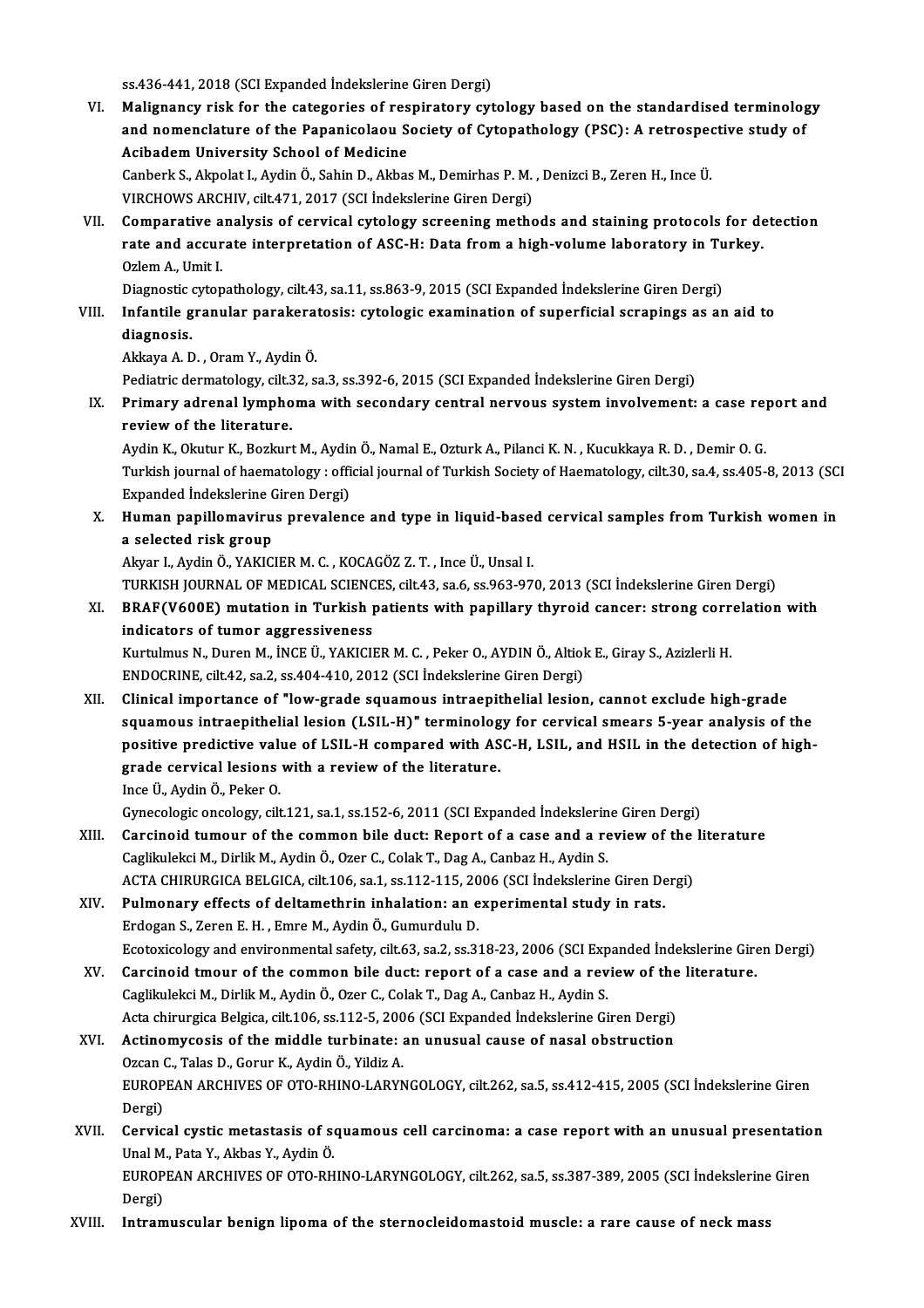Ozcan C., Gorur K., Talas D., Aydin Ö.<br>FUROPEAN ARCHIVES OF OTO PHIN EUROPEAN ARCHIVES OF OTO-RHINO-LARYNGOLOGY, cilt.262, sa.2, ss.148-150, 2005 (SCI İndekslerine Giren<br>Dergi) Ozcan (<br>EUROP<br>Dergi)<br>Clime EUROPEAN ARCHIVES OF OTO-RHINO-LARYNGOLOGY, cilt.262, sa.2, ss<br>Dergi)<br>XIX. Clivus metastasis of squamous cell carcinoma: a rare location<br>Illubes B. Ozean C. Ayda Ö. Saritas E Dergi)<br>Clivus metastasis of squamous ce<br>Ulubas B., Ozcan C., Aydn Ö., Saritas E.<br>JOUPMAL OE CLINICAL NEUPOSCIENC Ulubas B., Ozcan C., Aydn Ö., Saritas E.<br>JOURNAL OF CLINICAL NEUROSCIENCE, cilt.12, sa.1, ss.97-98, 2005 (SCI İndekslerine Giren Dergi) Ulubas B., Ozcan C., Aydn Ö., Saritas E.<br>JOURNAL OF CLINICAL NEUROSCIENCE, cilt.12, sa.1, ss.9<br>XX. Primary adenocarcinoma of vermiform appendix<br>Colak T. Varisi C. Ozstman Z. Aydin Ö. Aydin S. JOURNAL OF CLINICAL NEUROSCIENCE, cilt.12,<br>Primary adenocarcinoma of vermiform ap<br>Colak T., Yazici G., Ogetman Z., Aydin Ö., Aydin S.<br>INTERNATIONAL JOURNAL OF COLORECTAL DI Primary adenocarcinoma of vermiform appendix<br>Colak T., Yazici G., Ogetman Z., Aydin Ö., Aydin S.<br>INTERNATIONAL JOURNAL OF COLORECTAL DISEASE, cilt.19, sa.4, ss.397-398, 2004 (SCI İndekslerine Giren<br>Persi) Colak T<br>INTERI<br>Dergi)<br>Pronal INTERNATIONAL JOURNAL OF COLORECTAL DISEASE, cilt.19, sa.4, ss.397-398, 2004 (SCI İndekslerine Gire<br>Dergi)<br>XXI. Bronchiolitis obliterans organizing pneumonia associated with sulfasalazine in a patient with<br>rhoumateid orthr Dergi)<br>Bronchiolitis oblitera<br>rheumatoid arthritis<br><sup>Illubes B. Sobin C. Ozen</sup> Bronchiolitis obliterans organizing pneumonia ass<br>rheumatoid arthritis<br>Ulubas B., Sahin G., Ozer C., Aydin Ö., Ozgur E., Apaydin D.<br>CLINICAL RHEUMATOLOCY, silt 22, 23, 28,240,251, 200. rheumatoid arthritis<br>Ulubas B., Sahin G., Ozer C., Aydin Ö., Ozgur E., Apaydin D.<br>CLINICAL RHEUMATOLOGY, cilt.23, sa.3, ss.249-251, 2004 (SCI İndekslerine Giren Dergi)<br>Initial presentation of benetesellular serginema as a Ulubas B., Sahin G., Ozer C., Aydin Ö., Ozgur E., Apaydin D.<br>CLINICAL RHEUMATOLOGY, cilt.23, sa.3, ss.249-251, 2004 (SCI İndekslerine Giren Dergi)<br>XXII. Initial presentation of hepatocellular carcinoma as a subcutaneous ma CLINICAL RHEUMATOLOGY, cilt.23, sa.<br>Initial presentation of hepatocellu<br>Altintas E., Sayici Y., Sezgin O., Aydin Ö.<br>DICESTIVE DISEASES AND SCIENCES Initial presentation of hepatocellular carcinoma as a subcutaneous mass on the anteric<br>Altintas E., Sayici Y., Sezgin O., Aydin Ö.<br>DIGESTIVE DISEASES AND SCIENCES, cilt.49, sa.4, ss.651-652, 2004 (SCI İndekslerine Giren De Altintas E., Sayici Y., Sezgin O., Aydin Ö.<br>DIGESTIVE DISEASES AND SCIENCES, cilt.49, sa.4, ss.651-652, 2004 (SCI İndekslerine Giren Dergi)<br>XXIII. Interobserver variation in histopathological assessment of Helicobacter pyl DIGESTIVE DISEASES AND SCIENCES, cilt.4<br>Interobserver variation in histopatho<br>Aydin Ö., Egilmez R., Karabacak T., Kanik A.<br>World iournal of gastroonterology, cilt Q. 34 Interobserver variation in histopathological assessment of Helicobacter pylori gastritis<br>Aydin Ö., Egilmez R., Karabacak T., Kanik A.<br>World journal of gastroenterology, cilt.9, ss.2232-5, 2003 (SCI Expanded İndekslerine Gi Aydin Ö., Egilmez R., Karabacak T., Kanik A.<br>World journal of gastroenterology, cilt.9, ss.2232-5, 2003 (SCI Expanded Indekslerine Giren Dergi)<br>XXIV. Interobserver variation in histoplathological assessment of Helicobacter World journal of gastroenterology, cilt.9, s:<br>Interobserver variation in histoplatho<br>Aydin Ö., Egilmez R., Karabacak T., Kanik A.<br>WORLD JOURNAL OF CASTROENTEROLOC Interobserver variation in histoplathological assessment of Helicobacter pylori gastritis<br>Aydin Ö., Egilmez R., Karabacak T., Kanik A.<br>WORLD JOURNAL OF GASTROENTEROLOGY, cilt.9, sa.10, ss.2232-2235, 2003 (SCI İndekslerine Aydin Ö., Egilmez R., Karabacak T., Kanik A.<br>WORLD JOURNAL OF GASTROENTEROLOGY, cilt.9, sa.10, ss.2232-2235, 2003 (SCI İndekslerine Giren Dergi)<br>XXV. Prevention of laryngotracheal stenosis with carnitine after tracheot WOR<br>Prev<br>rats<br><sup>Poto</sup> XXV. Prevention of laryngotracheal stenosis with carnitine after tracheotomy: an experimental study on rats INTERNATIONAL JOURNAL OF PEDIATRIC OTORHINOLARYNGOLOGY, cilt.67, sa.8, ss.881-888, 2003 (SCI<br>İndekslerine Giren Dergi) Pata Y., Akbas Y., Unal M., Aydin Ö., Gorur K., Ozcan C., Polat G. INTERNATIONAL JOURNAL OF PEDIATRIC OTORHINOLARYNGOLOGY, cilt.67, sa.8, ss.881-888, 2003 (SCI<br>Indekslerine Giren Dergi)<br>XXVI. Serum levels of intercellular adhesion molecule-1 and nitric oxide in patients with chronic hepat Indekslerine Giren Dergi)<br>Serum levels of intercellular adhesion molecule-<br>related to hepatitis C virus: Connection fibrosis<br>Peta C. Yegar A. Altintes E. Polet C. Audin Ö. Tiftik N. 1 Serum levels of intercellular adhesion molecule-1 and n<br>related to hepatitis C virus: Connection fibrosis<br>Pata C., Yazar A., Altintas E., Polat G., Aydin Ö., Tiftik N., Konca K.<br>Hanata Costreonterology silt 50 se 51 se 704 related to hepatitis C virus: Connection fibrosis<br>Pata C., Yazar A., Altintas E., Polat G., Aydin Ö., Tiftik N., Konca K.<br>Hepato-Gastroenterology, cilt.50, sa.51, ss.794-797, 2003 (SCI Expanded İndekslerine Giren Dergi) Pata C., Yazar A., Altintas E., Polat G., Aydin Ö., Tiftik N., Konca K.<br>Hepato-Gastroenterology, cilt.50, sa.51, ss.794-797, 2003 (SCI Expanded Indekslerine Giren Dergi)<br>XXVII. Cytological correlation in patients who have Aydin Ö., Apaydin F., Bozdogan R., Pata C., Yalcinoglu O., Kanik A. Cytological correlation in patients who have a pre-diagnosis of thyroiditis<br>Aydin Ö., Apaydin F., Bozdogan R., Pata C., Yalcinoglu O., Kanik A.<br>ENDOCRINE RESEARCH, cilt.29, sa.1, ss.97-106, 2003 (SCI İndekslerine Giren Der XXVIII. Villoglandular papillary adenocarcinoma of the uterine cervix with immunohistochemical<br>characteristics. ENDOCRINE RESEARCH, cilt.29, sa.1, ss.97-106, 2003 (SCI İndekslerine Giren Dergi) Villoglandular papillary adenocarcinoma o<br>characteristics.<br>Polat A., Düsmez D., Pata Ö., Aydin Ö., Egilmez R.<br>Journal of evnorimental & clinical cancer resear Journal of experimental & clinical cancer research : CR, cilt.21, ss.425-7, 2002 (SCI Expanded İndekslerine Giren<br>Dergi) Polat A<br>Journal<br>Dergi)<br>The ef XXIX. The effect of high single dose parenteral vitamin A in addition to antibiotic therapy on healing of Dergi)<br>The effect of high single dose parenteral vitamin *l*<br>maxillary sinusitis in experimental acute sinusitis<br>Unal M. Orturk C. Aslan C. Aydin Ö. Corur K The effect of high single dose parentera<br>maxillary sinusitis in experimental acute<br>Unal M., Ozturk C., Aslan G., Aydin Ö., Gorur K.<br>INTERNATIONAL JOURNAL OF REDIATRIC OT maxillary sinusitis in experimental acute sinusitis<br>Unal M., Ozturk C., Aslan G., Aydin Ö., Gorur K.<br>INTERNATIONAL JOURNAL OF PEDIATRIC OTORHINOLARYNGOLOGY, cilt.65, sa.3, ss.219-223, 2002 (SCI<br>Indekslerine Ciren Dergi) Unal M., Ozturk C., Aslan G.<br>INTERNATIONAL JOURNA<br>İndekslerine Giren Dergi)<br>Nasanharungaal tuhara INTERNATIONAL JOURNAL OF PEDIATRIC OTORHINOLARYNGOLOGY, cilt.65, sa.<br>
indekslerine Giren Dergi)<br>XXX. Nasopharyngeal tuberculosis with massive cervical lymphadenopathy.<br>
Unel M. Düsmar D. Görün K. Audin Ö. Take D. U. İndekslerine Giren Dergi)<br>Nasopharyngeal tuberculosis with massive cervical lymphadenopathy.<br>Unal M., Düşmez D., Görür K., Aydin Ö., Talas D. U. Nasopharyngeal tuberculosis with massive cervical lymphadenopathy.<br>Unal M., Düşmez D., Görür K., Aydin Ö., Talas D. U.<br>The Journal of otolaryngology, cilt.31, ss.186-8, 2002 (SCI İndekslerine Giren Dergi)<br>Anti-apoptatis of XXXI. Anti-apoptotic effect of succinyl gelatine in a liver ischaemia-reperfusion injury model (Bcl-2, Bax, caspase 3)? The Journal o<br>Anti-apopto<br>caspase 3)?<br>Alturkan A. A Altunkan A., Aydin Ö., Ozer Z., Colak T., Bilgin E., Oral U.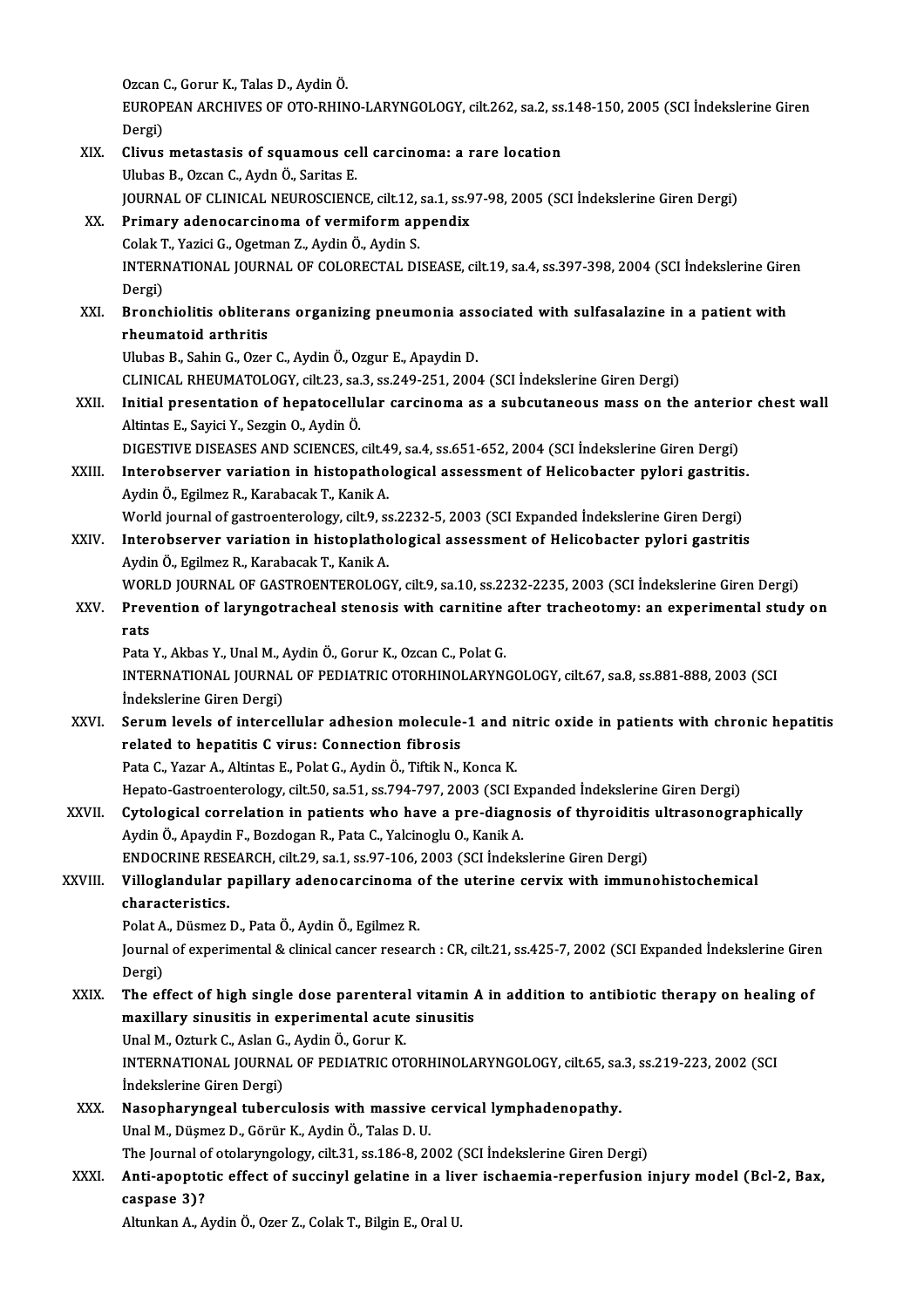|              | PHARMACOLOGICAL RESEARCH, cilt.45, sa.6, ss.485-489, 2002 (SCI Indekslerine Giren Dergi)               |
|--------------|--------------------------------------------------------------------------------------------------------|
| XXXII.       | Touch imprint cytology in biopsy of the infertile testis                                               |
|              | Dusmez D., Aydin Ö., Akbay E., Cayan S., Kanik E.                                                      |
|              | ACTA CYTOLOGICA, cilt.45, sa.6, ss.990-994, 2001 (SCI Indekslerine Giren Dergi)                        |
| XXXIII.      | Three cases of nodular fasciitis: Primary diagnoses by fine needle aspiration cytology                 |
|              | Aydin Ö., Oztuna V., Polat A.                                                                          |
|              | CYTOPATHOLOGY, cilt.12, sa.5, ss.346-347, 2001 (SCI Indekslerine Giren Dergi)                          |
| XXXIV.       | Galactocele: A rare cause of breast enlargement in an infant                                           |
|              | Saray A., Aydin Ö., Ozer C., Tamer L.                                                                  |
|              | PLASTIC AND RECONSTRUCTIVE SURGERY, cilt.108, sa.4, ss.972-975, 2001 (SCI Indekslerine Giren Dergi)    |
| <b>XXXV</b>  | Prostatic intraepithelial neoplasia in prostate specimens: frequency, significance and relationship to |
|              | the sampling of the specimen (a retrospective study of 121 cases).                                     |
|              | Aydin Ö., Coşar E. F., Varinli S., Buğdayci R., Tansuğ Z.                                              |
|              | International urology and nephrology, cilt.31, ss.687-97, 1999 (SCI Expanded İndekslerine Giren Dergi) |
| <b>XXXVI</b> | Gastric cyst of the oral cavity                                                                        |
|              | Aydogan B., Kiroglu M., Soylu L., Aydin Ö., SATAR M., Kiroglu F., Tunali N.                            |
|              | INTERNATIONAL JOURNAL OF PEDIATRIC OTORHINOLARYNGOLOGY, cilt.45, sa.3, ss.255-258, 1998 (SCI           |
|              | İndekslerine Giren Dergi)                                                                              |
| XXXVII.      | Salivary duct carcinoma ex pleomorphic adenoma: analysis of the findings in fine-needle aspiration     |
|              | cytology and histology.                                                                                |
|              | Ersöz C., Cetik F., Aydin Ö., Cosar E. F., Talas D. U.                                                 |
|              | Diagnostic cytopathology, cilt.19, ss.201-4, 1998 (SCI Expanded Indekslerine Giren Dergi)              |
| XXXVIII.     | Pulmonary effects of deltamethrin inhalation: An experimental study in rats                            |
|              | Zeren H., Aydin Ö., Itegin M., Tuncer I.                                                               |
|              | LABORATORY INVESTIGATION, cilt.76, sa.1, ss.1026, 1997 (SCI Indekslerine Giren Dergi)                  |
|              |                                                                                                        |

#### Diğer Dergilerde Yayınlanan Makaleler

- Iger Dergilerde Yayınlanan Makaleler<br>I. What does the data of 354,725 patients from turkey tell US about cervical smear epithelial cell<br>Abnormalities? the epithelial cell abnormality rate is increasing avality sentral stud aborginities? The intended mandities?<br>What does the data of 354,725 patients from turkey tell US about cervical smear epithelial cel<br>abnormalities? - the epithelial cell abnormality rate is increasing - quality control stu What does the data of 354,72<br>abnormalities? - the epithelia<br>corrective activity are musts<br>TÜRKAEN LUSUPÜTÜN A. CAKI abnormalities? - the epithelial cell abnormality rate is increasing - quality control studies and<br>corrective activity are musts<br>TÜRKMEN İ., USUBÜTÜN A., ÇAKIR A., AYDIN Ö., AKA BOLAT F., AKBULUT M., ALTINAY S., ARICI D. S. corrective activity<br>TÜRKMEN İ., USUBÜT<br>ASTARCI H. M. , et al.<br>Turkish Journal of Ba TÜRKMEN İ., USUBÜTÜN A., ÇAKIR A., AYDIN Ö., AKA BOLAT F., AKBULUT M., ALTINAY S., AR<br>ASTARCI H. M. , et al.<br>Turkish Journal of Pathology, cilt.33, sa.2, ss.134-143, 2017 (ESCI İndekslerine Giren Dergi)<br>Insidentel deen leb ASTARCI H. M. , et al.<br>Turkish Journal of Pathology, cilt.33, sa.2, ss.134-143, 2017 (ESCI İndekslerine Giren Dergi)<br>II. Incidental deep lobe parotid gland oncocytic neoplasms in an operated larynx cancer patient<br>Özeon G. Turkish Journal of Pathology, cilt.33,<br>Incidental deep lobe parotid gla<br>Özcan C., Talas D., Görür K., Aydin Ö.<br>Oral Onselegy Eytre, silt 42, sa 6, sa 3 Incidental deep lobe parotid gland oncocytic neoplasms in an operated larynx<br>Özcan C., Talas D., Görür K., Aydin Ö.<br>Oral Oncology Extra, cilt.42, sa.6, ss.235-240, 2006 (Diğer Kurumların Hakemli Dergileri)<br>Sereus adenesars Özcan C., Talas D., Görür K., Aydin Ö.<br>Oral Oncology Extra, cilt.42, sa.6, ss.235-240, 2006 (Diğer Kurumların Hake<br>III. Serous adenocarcinoma of the fallopian tube: US and CT findings<br>Apaydin E. Duce M. N., Özer C. Vildir Oral Oncology Extra, cilt.42, sa.6, ss.235-240, 2006 (Diğer l<br>Serous adenocarcinoma of the fallopian tube: US ar<br>Apaydin F., Duce M. N. , Özer C., Yildiz A., Aydin Ö., Aban M.<br>European Journal of Padiology Eytre, cilt.49, Apaydin F., Duce M. N. , Özer C., Yildiz A., Aydin Ö., Aban M.<br>European Journal of Radiology Extra, cilt.49, sa.2, ss.75-77, 2004 (Diğer Kurumların Hakemli Dergileri) Apaydin F., Duce M. N. , Özer C., Yildiz A., Aydin Ö., Aban M.<br>European Journal of Radiology Extra, cilt.49, sa.2, ss.75-77, 2004 (Diğer Kurumların Hakemli Dergileri<br>IV. Villoglandular papillary adenocarcinoma of the u
- European Journa<br>Vill<mark>oglandular</mark><br>characteristics<br><sup>Rolot A</sup>. Düsmer Villoglandular papillary adenocarcinoma of the<br>characteristics<br>Polat A., Düşmez D., PATA Ö., AYDIN Ö., EĞİLMEZ H. R.<br>Journal of EunerimentelClinical Cancer Bessarsh, silt 2

characteristics<br>Polat A., Düşmez D., PATA Ö., AYDIN Ö., EĞİLMEZ H. R.<br>Journal of ExperimentalClinical Cancer Research, cilt.21, sa.3, ss.425-427, 2002 (Diğer Kurumların Hakemli<br>Persileri) Polat A., D<br>Journal of<br>Dergileri)<br>Monsin ili Journal of ExperimentalClinical Cancer Research, cilt.21, sa.3, ss.42!<br>Dergileri)<br>V. Mersin ilinde kanser sıklığı ve dağılımı üzerine bir çalışma<br>AVDIN Ö. POLATA, DÜSMEZARA D. EĞİLMEZH P.

Dergileri)<br>1991 - V. Mersin ilinde kanser sıklığı ve dağılımı üzerine bir çalışma<br>1991-AYDIN Ö., POLAT A., DÜŞMEZ APA D., EĞİLMEZ H. R. TURKISH JOURNAL OF PATHOLOGY, cilt.16, ss.48-50, 2000 (Diğer Kurumların Hakemli Dergileri)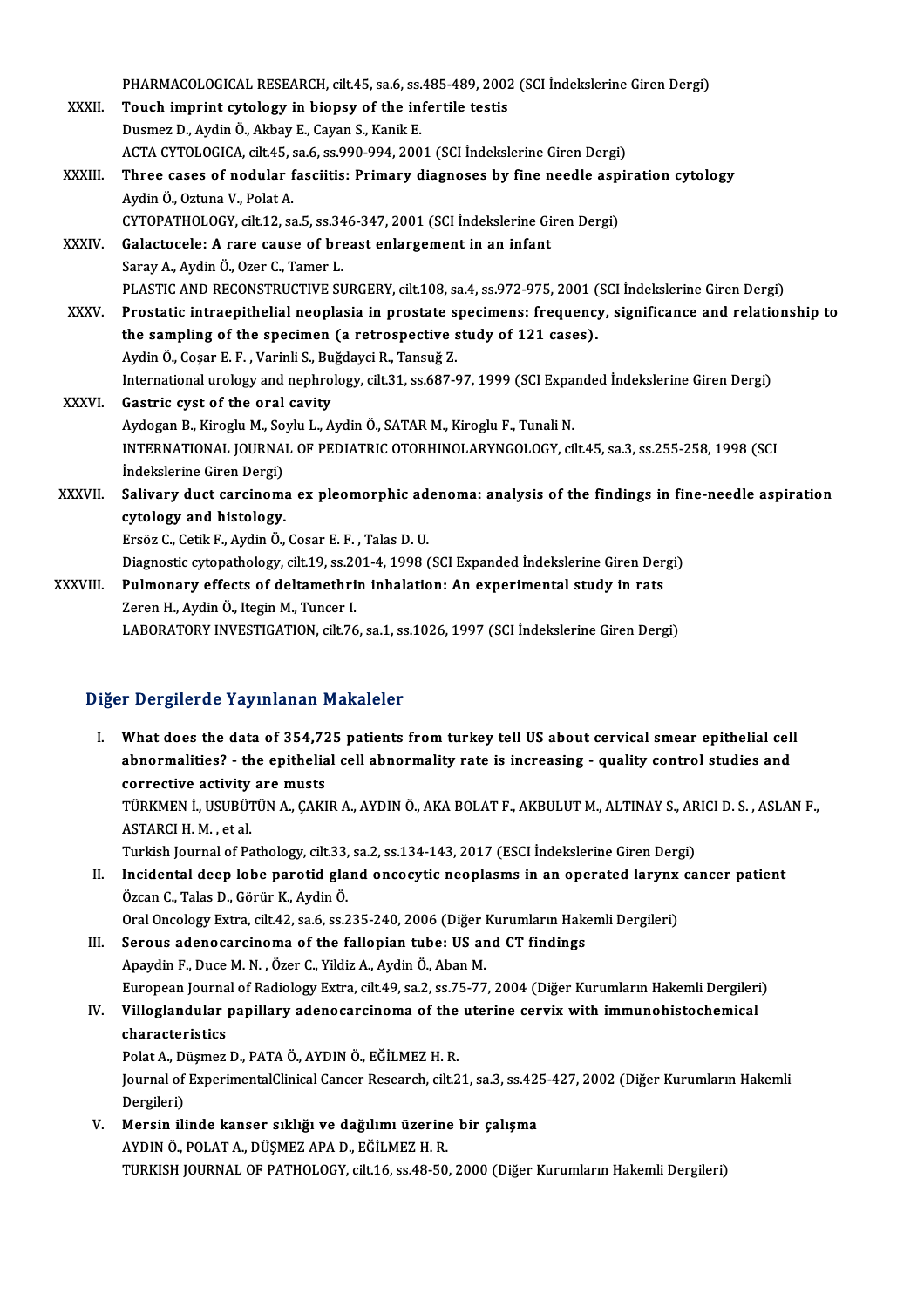#### Kitap & Kitap Bölümleri

Itap & Kitap Bölümleri<br>I. SİTOPATOLOJİDE TANISAL ESASLAR VE PRATİKTE KULLANIMI<br>Avdu Ö (Editör) Hğuz A H (Editör) SU ANUP DOMINION<br>SİTOPATOLOJİDE TANISAL ESASL<br>Aydın Ö. (Editör), Uğuz A. H. (Editör)<br>O'TIP KİTAPEVİ ve YAYINCU IK İsmin SİTOPATOLOJİDE TANISAL ESASLAR VE<br>Aydın Ö. (Editör), Uğuz A. H. (Editör)<br>O'TIP KİTABEVİ ve YAYINCILIK, İzmir, 2021<br>SERVİKAL SİTOLOJİ SKUAMÖZ ERİTELY Aydın Ö. (Editör), Uğuz A. H. (Editör)<br>O'TIP KİTABEVİ ve YAYINCILIK, İzmir, 2021<br>II. SERVİKAL SİTOLOJİ-SKUAMÖZ EPİTELYAL HÜCRE ANORMALLİKLERİ<br>Aydın Ö.

O'TIP Kİ'<br><mark>SERVİK</mark><br>Aydın Ö.<br>SİTOPAT SERVİKAL SİTOLOJİ-SKUAMÖZ EPİTELYAL HÜCRE ANORMALLİKLERİ<br>Aydın Ö.<br>AYDIN Editör O'TIP KİTAREVI VE YAYINCU IK İsmir 82.79.119.2921 Aydın Ö.<br>SİTOPATOLOJİDE TANISAL ESASLAR VE PRATİKTE KULLANIMI, PROF.<br>AYDIN, Editör, O'TIP KİTABEVİ VE YAYINCILIK, İzmir, ss.79-119, 2021<br>Tinoid İnge İğne Asninasyon Sitolojisi

AYDIN, Editör, O'TIP KİTABEVİ VE YAYINCILIK, İzmir, ss.79-119, 2021<br>III. Tiroid İnce İğne Aspirasyon Sitolojisi AydınÖ. Tiroid Kanseri, Mete Düren,Ömer Faruk Ünal,Serdar Tezelman, Editör, Kongre Kitabevi, Antalya, ss.45-81, 2019

#### Hakemli Kongre / Sempozyum Bildiri Kitaplarında Yer Alan Yayınlar

akemli Kongre / Sempozyum Bildiri Kitaplarında Yer Alan Yayınlar<br>I. Correlation of fine needle aspiration cytology Intraoperative pathology consultation and final<br>nathological results in the diagnesis of thureid nedules pathological results in the diagnosis of thyroid nodules<br>pathological results in the diagnosis of thyroid nodules<br>ince it avoin of persp of pupen M, pamazanoči u.s.p. Correlation of fine needle aspiration cytology Intraoperative pathology con<br>pathological results in the diagnosis of thyroid nodules<br>INCE Ü., AYDIN Ö., PEKER Ö., DÜREN M., RAMAZANOĞLU S. R. , SAĞLICAN Y., ERSÖZ C.<br>26th Eur pathological results in the diagnosis of thyroid nodules<br>INCE Ü., AYDIN Ö., PEKER Ö., DÜREN M., RAMAZANOĞLU S. R. , SAĞLICAN Y., ERSÖZ C.<br>36th European Congress of Cytology, İstanbul, Türkiye, 22 - 25 Eylül 2011

#### Desteklenen Projeler

Desteklenen Projeler<br>Aydın Ö., Ülgen Ş. K. , Demirkol M. O. , TÜBİTAK Projesi, Kanserli hastalarda dolaşımda olan kanser hücrelerinin<br>santanması ve kanser suresinin belirlenmesi 2020, 2021 s estektenen 11991er<br>Aydın Ö., Ülgen Ş. K. , Demirkol M. O. , TÜBİTAK Projesi, Kar<br>saptanması ve kanser evresinin belirlenmesi, 2020 - 2021 saptanması ve kanser evresinin belirlenmesi, 2020 - 2021<br>Bilimsel Dergilerdeki Faaliyetler

Cytopathology, Editörler Kurulu Üyesi, 2012 - Devam Ediyor Acta Cytologica, Editörler Kurulu Üyesi, 2012 - Devam Ediyor

#### Bilimsel KuruluşlardakiÜyelikler / Görevler

Bilimsel Kuruluşlardaki Üyelikler / Görevler<br>INTERNATIONAL ACADEMY OF PATHOLOGY, TURKISH DIVISION, Üye, 2012 - Devam Ediyor , Türkiye<br>PATOLOU DEPNEKLERİ EEDERASYONU Üye 2005 - Devam Ediyor, Türkiye PATOLOJİ DERNEKLERİ FEDERASYONU, Üye, 2005 - Devam Ediyor ,Üye, 2012<br>PATOLOJİ DERNEKLERİ FEDERASYONU, Üye, 2005 - Devam Ediyor , Türkiye<br>INTERNATIONAL ACADEMY OF CYTOLOGY İlve 2005 - Devam Ediyor , Alma INTERNATIONAL ACADEMY OF PATHOLOGY, TURKISH DIVISION, Üye, 2012 - Dev<br>PATOLOJİ DERNEKLERİ FEDERASYONU, Üye, 2005 - Devam Ediyor , Türkiye<br>INTERNATIONAL ACADEMY OF CYTOLOGY, Üye, 2005 - Devam Ediyor , Almanya<br>SİTORATOLOJİ D PATOLOJİ DERNEKLERİ FEDERASYONU, Üye, 2005 - Devam E<br>INTERNATIONAL ACADEMY OF CYTOLOGY, Üye, 2005 - Devaı<br>SİTOPATOLOJİ DERNEĞİ, Üye, 2002 - Devam Ediyor , Türkiye SİTOPATOLOJİ DERNEĞİ, Üye, 2002 - Devam Ediyor , Türkiye<br>Kongre ve Sempozyum Katılımı Faaliyetleri

ECC 2021-EUROPEAN CONGRESS OF CYTOLOGY, Davetli Konuşmacı, Wroclaw, Polonya, 2021 SİTOPATOLOJİ WEBINARI, İzleyici / Dinleyici, İzmir, Türkiye, 2021 9.ULUSAL SİTOPATOLOJİ SANAL KONGRESİ, Genomik Çağda Sitopatoloji, Moderatör, Ankara, Türkiye, 2021

#### Atıflar

ToplamAtıf Sayısı (WOS):334